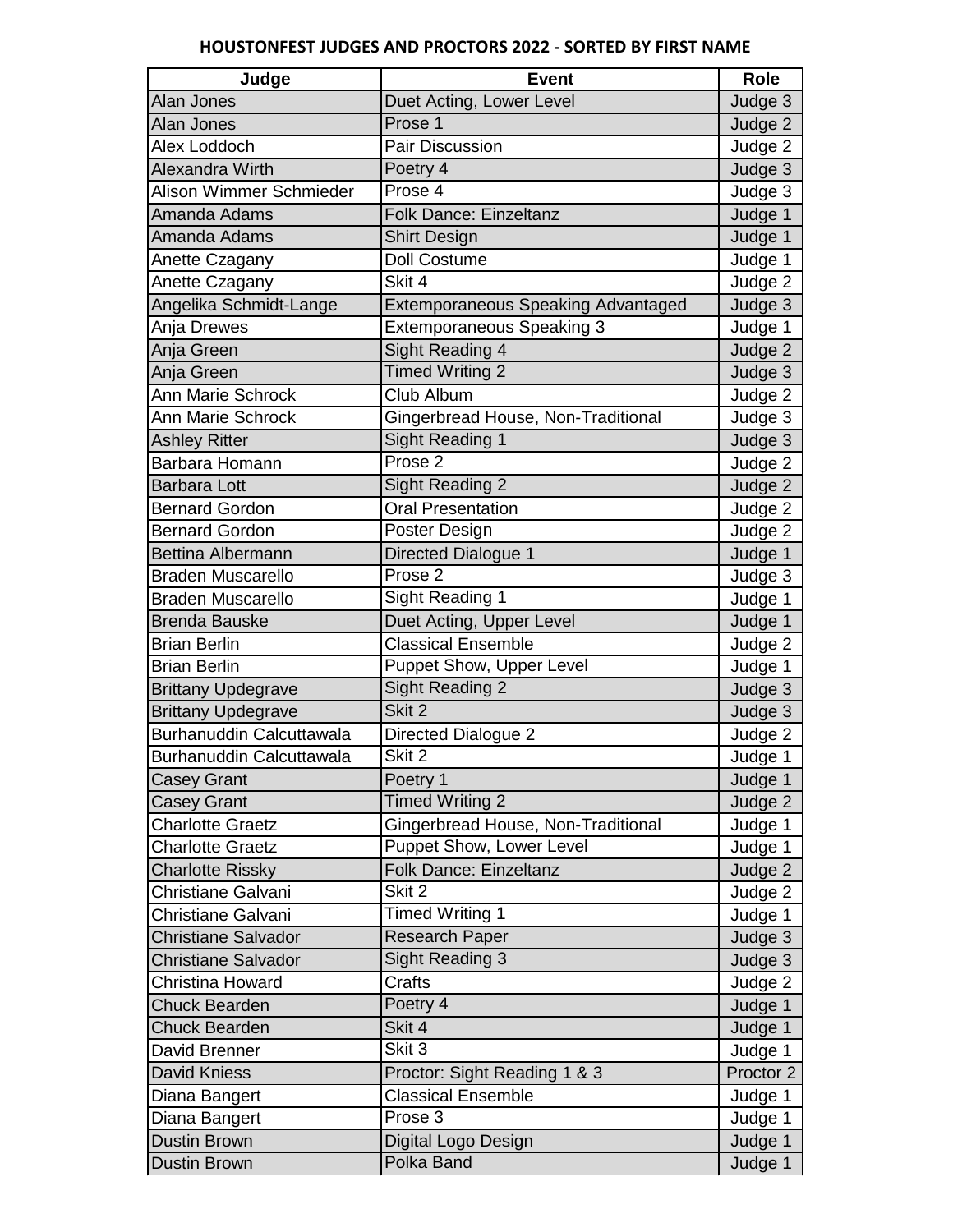| <b>Elke Crow</b>         | <b>Original Models</b>            | Judge 1   |
|--------------------------|-----------------------------------|-----------|
| <b>Elke Crow</b>         | Poetry 3                          | Judge 1   |
| <b>Elmy Biermanns</b>    | Directed Dialogue 2               | Judge 1   |
| <b>Elmy Biermanns</b>    | Leidenschaft der Aussprache       | Judge 1   |
| Erich Wolz               | Folk Dance: Group                 | Judge 3   |
| Fabian Zimmermann        | Photography                       | Judge 3   |
| Fabian Zimmermann        | Puppet Show, Lower Level          | Judge 3   |
| Fatima Baig              | <b>Oral Presentation</b>          | Judge 1   |
| Fiona Lindgren           | Needlework                        | Judge 2   |
| <b>Franz Ehrhardt</b>    | Poetry 3                          | Judge 2   |
| <b>Friedhelm Luening</b> | Leidenschaft der Aussprache       | Judge 2   |
| Friedhelm Luening        | Photography                       | Judge 2   |
| <b>Friedhelm Luening</b> | <b>Prose Advantaged</b>           | Judge 3   |
| George Rissky            | Digital Logo Design               | Judge 3   |
| George Rissky            | Prose 1                           | Judge 3   |
| Gretchen Hoffman         | Needlework                        | Judge 1   |
| Gretchen Hoffman         | <b>Original Models</b>            | Judge 2   |
| Günther Buchinger        | Photography                       | Judge 1   |
| Günther Buchinger        | Sight Reading 4                   | Judge 1   |
| <b>Gweneth Horrell</b>   | <b>Folk Dance: Einzeltanz</b>     | Judge 3   |
| <b>Gweneth Horrell</b>   | Polka Band                        | Judge 3   |
| Hannah Henry             | <b>Proctor: Timed Writing</b>     | Proctor 1 |
| <b>Heidi Hoth</b>        | Directed Dialogue 1               | Judge 2   |
| Heidi Keschenat          | Extemporaneous Speaking 3         | Judge 2   |
| Heidi Kirby              | <b>Timed Writing 1</b>            | Judge 2   |
| Heike Lops Kelleher      | Prose 3                           | Judge 2   |
| Heike Lops Kelleher      | Timed Writing 3                   | Judge 2   |
| <b>Heinz Schmidt</b>     | <b>Proctor: Directed Dialogue</b> | Proctor 2 |
| <b>Hildegard Glass</b>   | <b>Timed Writing 4</b>            | Judge 2   |
| Jacob Desporte           | Folk Dance: Group                 | Judge 1   |
| James Howell             | Poetry 4                          | Judge 2   |
| Jennifer Martin          | <b>Video Show</b>                 | Judge 2   |
| <b>Jennifer Martin</b>   | <b>Vocal Solo</b>                 | Judge 1   |
| Josephine Drewes         | Prose Advantaged                  | Judge 1   |
| Josephine Drewes         | Puppet Show, Upper Level          | Judge 2   |
| Juergen Mueller          | Leidenschaft der Aussprache       | Judge 3   |
| Juergen Mueller          | Pair Discussion                   | Judge 3   |
| Juergen Mueller          | Proctor: Sight Reading 2 & 4      | Proctor 1 |
| Julia Castillo           | Duet Acting, Upper Level          | Judge 3   |
| <b>Julia Nolte</b>       | Photo Essay                       | Judge 3   |
| <b>Julia Nolte</b>       | Poetry 1                          | Judge 3   |
| Kaity Nelson             | Folk Dance: Group                 | Judge 2   |
| Karen Frye               | Skit 1                            | Judge 1   |
| Karen Schmidt            | <b>Classical Ensemble</b>         | Judge 3   |
| Katharina Kley           | Directed Dialogue 2               | Judge 3   |
| <b>Kathrin Correll</b>   | Timed Writing 4                   | Judge 1   |
| Kerstin Vaessen          | Skit 3                            | Judge 3   |
| <b>Kurt Bauske</b>       | Duet Acting, Upper Level          | Judge 2   |
| <b>Kurt Strack</b>       | Sight Reading 4                   | Judge 3   |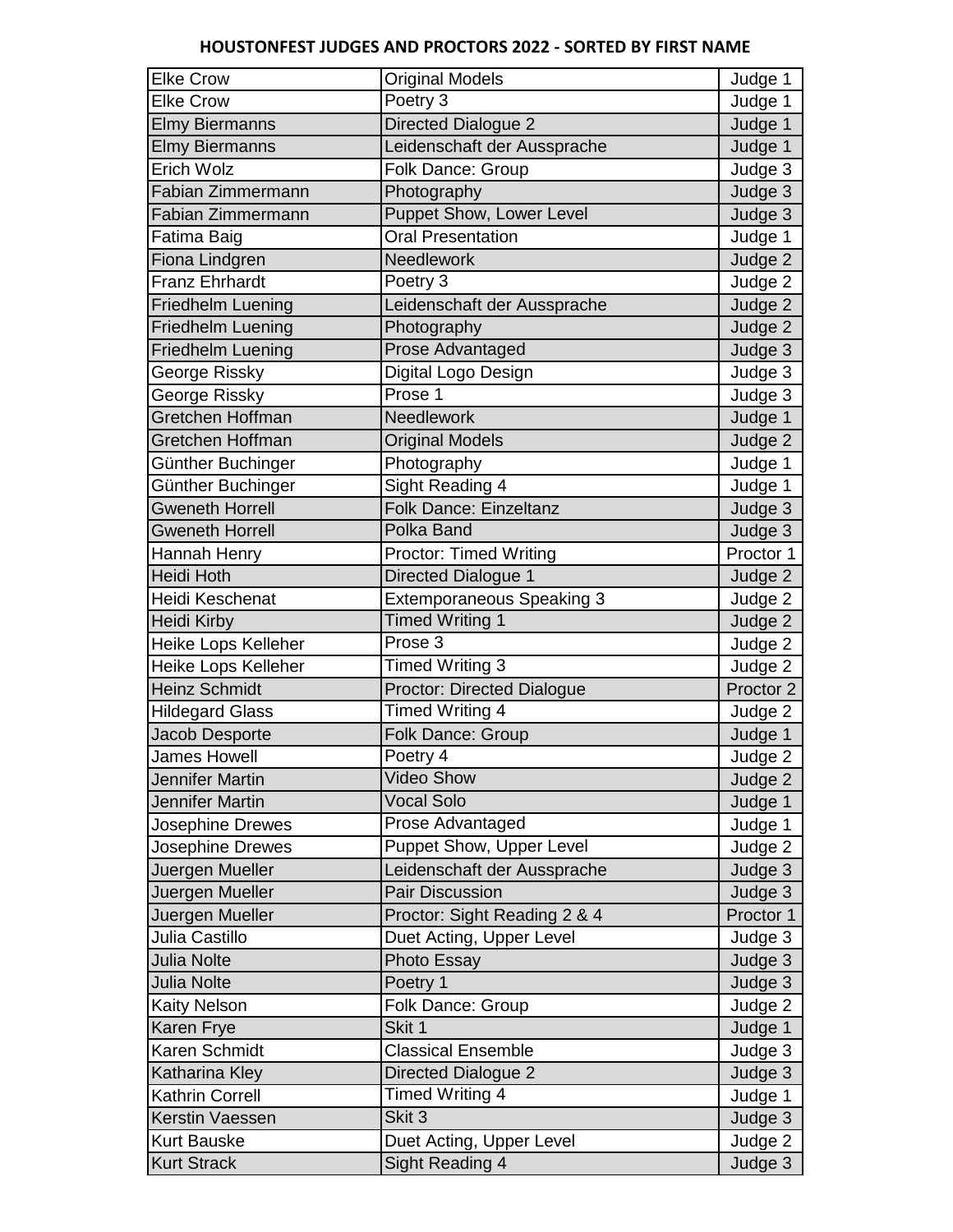| Lars Grabow              | Leidenschaft der Aussprache               | Judge 3   |
|--------------------------|-------------------------------------------|-----------|
| ars Grabow               | <b>Research Paper</b>                     | Judge 5   |
| Lauren Davis             | Poetry Advantaged                         | Judge 1   |
| auren Davis              | <b>Proctor: Directed Dialogue</b>         | Proctor 1 |
| ena de la Rosa           | <b>Extemporaneous Speaking Advantaged</b> | Judge 1   |
| Lexie Uhlendorf          | <b>Doll Costume</b>                       | Judge 3   |
| Lexie Uhlendorf          | Skit 1                                    | Judge 3   |
| Lisa Ganguly             | Gingerbread House, Traditional            | Judge 1   |
| Lisa Parrott             | Club Album                                | Judge 1   |
| Lisa Parrott             | <b>Sight Reading 1</b>                    | Judge 2   |
| Liz Brydon               | Digital Logo Design                       | Judge 2   |
| Liz Brydon               | <b>Pair Discussion</b>                    | Judge 1   |
| Luisa Boettner           | <b>Extemporaneous Speaking 4</b>          | Judge 1   |
| Luisa Boettner           | Leidenschaft der Aussprache               | Judge 4   |
| Maike Nawroth            | Leidenschaft der Aussprache               | Judge 6   |
| <b>Maike Nawroth</b>     | <b>Oral Presentation</b>                  | Judge 3   |
| Manuela Hammer           | Poetry 2                                  | Judge 1   |
| Manuela Hammer           | <b>Timed Writing 4</b>                    | Judge 3   |
| Mark Johnson             | Proctor: Extemp 4, PairD, Pass auf!       | Proctor 1 |
| <b>Martina Luke-Dorn</b> | <b>Contemporary Music</b>                 | Judge 1   |
| <b>Martina Luke-Dorn</b> | Poetry 1                                  | Judge 2   |
| <b>Mary Motley</b>       | Poetry 2                                  | Judge 3   |
| Melissa Vargas           | Club Album                                | Judge 3   |
| Melissa Vargas           | Gingerbread House, Traditional            | Judge 3   |
| <b>Michael Miller</b>    | Sight Reading 3                           | Judge 2   |
| <b>Michael Miller</b>    | Skit 1                                    | Judge 2   |
| <b>Michael Ott</b>       | Poetry 3                                  | Judge 3   |
| <b>Michael Ott</b>       | <b>Timed Writing 3</b>                    | Judge 3   |
| <b>Michael Rossow</b>    | <b>Extemporaneous Speaking 4</b>          | Judge 2   |
| Miranda James Atchley    | Proctor: Sight Reading 1 & 3              | Proctor 1 |
| <b>Mitchel Marine</b>    | <b>Contemporary Music</b>                 | Judge 2   |
| <b>Mitchel Marine</b>    | Gingerbread House, Non-Traditional        | Judge 2   |
| Morgann Cooper           | Crafts                                    | Judge 1   |
| Morgann Cooper           | Prose 1                                   | Judge 1   |
| Rachel Newman            | <b>Extemporaneous Speaking 3</b>          | Judge 3   |
| Rebecca Weitzenhoffer    | <b>Contemporary Music</b>                 | Judge 3   |
| <b>Renate Schnell</b>    | <b>Original Models</b>                    | Judge 3   |
| Renate Schnell           | Poster Design                             | Judge 3   |
| <b>Renee Grant</b>       | <b>Doll Costume</b>                       | Judge 2   |
| <b>Renee Grant</b>       | Gingerbread House, Traditional            | Judge 2   |
| <b>Robert Gervais</b>    | Duet Acting, Lower Level                  | Judge 2   |
| <b>Robert Herridge</b>   | <b>Polka Band</b>                         | Judge 2   |
| <b>Rustin Buck</b>       | Leidenschaft der Aussprache: Proctor      | Proctor 1 |
| Sarah Murray             | Proctor: Extemp 4, PairD, Pass auf!       | Proctor 2 |
| Sarah Murray             | Prose 4                                   | Judge 2   |
| Sarai Macedo             | Crafts                                    | Judge 3   |
| Sarai Macedo             | <b>Puppet Show, Lower Level</b>           | Judge 2   |
| Saskia Mehlhorn          | Poetry 2                                  | Judge 2   |
| Saskia Mehlhorn          | <b>Research Paper</b>                     | Judge 2   |